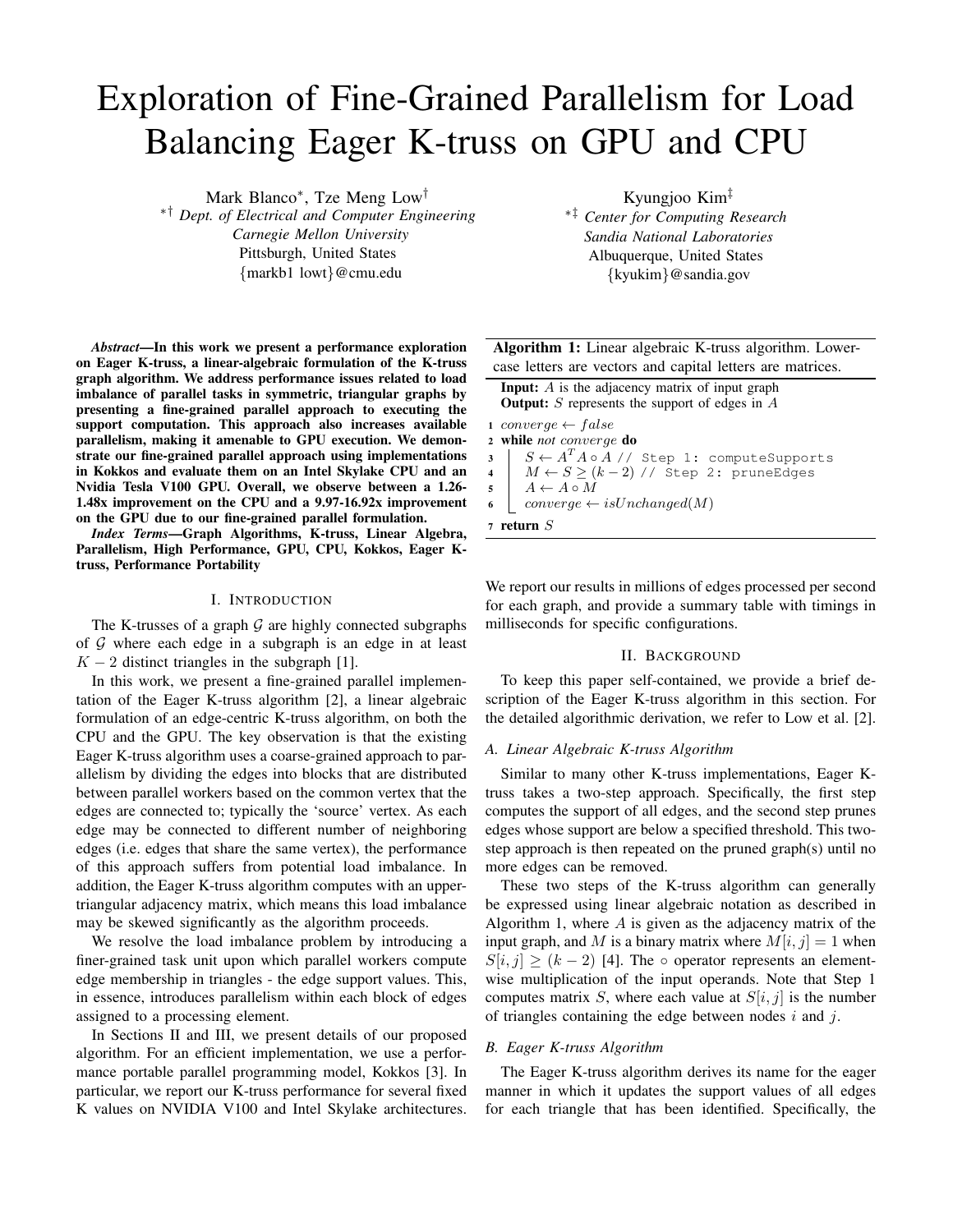Algorithm 2: computeSupports in Eager K-truss. Greek, lower-case and upper-case letters are scalars, vectors and matrices respectively. Loop range is defined with a start value and a non-inclusive upper bound.

|                | <b>Input:</b> A is the upper-triangular adjacency matrix of the input graph                                                                                                                                                                                                                                                                                                                                                           |  |  |  |  |  |  |  |  |  |  |
|----------------|---------------------------------------------------------------------------------------------------------------------------------------------------------------------------------------------------------------------------------------------------------------------------------------------------------------------------------------------------------------------------------------------------------------------------------------|--|--|--|--|--|--|--|--|--|--|
|                | <b>Output:</b> S represents the support of edges in $A$                                                                                                                                                                                                                                                                                                                                                                               |  |  |  |  |  |  |  |  |  |  |
|                | 1 <b>parallel for</b> i in range(0, numRows(A)) do                                                                                                                                                                                                                                                                                                                                                                                    |  |  |  |  |  |  |  |  |  |  |
| $\overline{2}$ | partition A and S where $\alpha_{11}$ and $\sigma_{11}$ are scalar corresponding to                                                                                                                                                                                                                                                                                                                                                   |  |  |  |  |  |  |  |  |  |  |
|                | the diagonal values of $A_{ii}$ and $S_{ii}$ as follows:                                                                                                                                                                                                                                                                                                                                                                              |  |  |  |  |  |  |  |  |  |  |
|                | $\begin{array}{c}\n3 \\ 3 \\ 3 \\ 52 \\ 52 \\ -2\n\end{array}\n\left(\n\begin{array}{c cc}\nA_{00} & a_{01} & A_{02} \\ \hline\n\alpha_{11} & a_{12}^T \\ \hline\n\alpha_{22} & A_{22}\n\end{array}\n\right)\n\left(\n\begin{array}{c cc}\nB_{00} & s_{01} & S_{02} \\ \hline\n\alpha_{11} & s_{12}^T \\ \hline\n\alpha_{11} & s_{12}^T \\ \hline\n\alpha_{22} & A_{22}\n\end{array}\n\right) \\ \text{and}\n\left(\n\begin{array}{c$ |  |  |  |  |  |  |  |  |  |  |
|                |                                                                                                                                                                                                                                                                                                                                                                                                                                       |  |  |  |  |  |  |  |  |  |  |
|                |                                                                                                                                                                                                                                                                                                                                                                                                                                       |  |  |  |  |  |  |  |  |  |  |
|                | $\,$ s $\,$ return $\,$ $S$                                                                                                                                                                                                                                                                                                                                                                                                           |  |  |  |  |  |  |  |  |  |  |

support of all three edges that form a triangle is updated by the edge with the smallest two vertex labels. By rearranging  $S \leftarrow A^T A \circ A$ , using a block-partitioned matrix form, the first step of the Eager K-truss algorithm is described in Algorithm 2. To be consistent with the notation used in [2], we use upper-case, lower-case and Greek letters to represent matrices, column vectors, and scalar elements, respectively. Since Eager K-Truss specifically focuses on undirected and unweighted graphs, it uses the upper triangular adjacency matrix in its computations. Therefore, the adjacency matrix A used in algorithm [2] is upper-triangular.

Iterating over the rows of the adjacency matrix A and exploiting the symmetry of the undirected graph, the computation of the support matrix  $S$  follows two updating rules: lines 3 and 4 depicted in Algorithm 2. From now on we will refer to these as the  $s_{12}$  and  $S_{22}$  update rules, respectively. As data dependencies exist among different iterations, the updates are performed in an atomic fashion.

In essence, the Eager algorithm in Algorithm 2 computes edge supports by performing set intersections for vertex neighborhoods on either side of a current edge and updating all edges in each triangle found. Neighborhood intersections are grouped by their common source vertex, whose outgoing neighborhood is  $a_{12}$ . Imbalances can occur since vertices do not have identically sized outgoing neighborhoods.

## III. FINE-GRAINED PARALLEL EAGER K-TRUSS

In this section, we discuss the source of load imbalance in the existing coarse-grained approach and describe our finegrained solution. We also discuss implementation details of our approach using the Kokkos framework.

# *A. Source of Load Imbalance in Eager K-truss*

For each matrix partitioning i at a given iteration, the  $s_{12}$ and  $S_{22}$  update rules are applied. As matrix A is upper triangular, the computational cost of the two updates may decrease as the iteration count  $i$  increases. Further, the imbalanced nature of the graph connectivity can lead to significant performance degradation especially when a large number of computing units are used in parallel. Intuitively, this imbalance arises in part from the decrease in length of vector  $a_{i_{12}}^T$  and also Algorithm 3: computeSupports in fine-grained Eager Ktruss. Greek, lower-case and upper-case letters are scalars, vectors and matrices respectively. Loop and vector or matrix dimension ranges are defined with a start value, colon, and either a non-inclusive upper bound or no upper limit indicating inclusion of the remaining space.

|                         | <b>Input:</b> $\vec{A}$ is the upper-triangular adjacency matrix of the input graph                                                                                                                                                                 |  |  |  |  |  |  |  |  |  |  |  |
|-------------------------|-----------------------------------------------------------------------------------------------------------------------------------------------------------------------------------------------------------------------------------------------------|--|--|--|--|--|--|--|--|--|--|--|
|                         | <b>Output:</b> S represents the support of edges in $\overline{A}$                                                                                                                                                                                  |  |  |  |  |  |  |  |  |  |  |  |
|                         | 1 <b>parallel for</b> i in range(0, $numRows(A)$ ) do                                                                                                                                                                                               |  |  |  |  |  |  |  |  |  |  |  |
| $\mathbf{2}$            | partition A and S where $\alpha_{11}$ and $\sigma_{11}$ are scalar corresponding to                                                                                                                                                                 |  |  |  |  |  |  |  |  |  |  |  |
|                         | the diagonal values of $A_{ii}$ and $S_{ii}$ as follows:                                                                                                                                                                                            |  |  |  |  |  |  |  |  |  |  |  |
|                         | $\left(\begin{array}{c c} A_{00} & a_{01} & A_{02} \\ \hline & \alpha_{11} & a_{12}^T \\ & & A_{22} \end{array}\right)$ and $\left(\begin{array}{c c} S_{00} & s_{01} & S_{02} \\ \hline & \sigma_{11} & s_{12}^T \\ & & S_{22} \end{array}\right)$ |  |  |  |  |  |  |  |  |  |  |  |
| 3                       | parallel for j in nonZeros $(a_{12}^T)$ do                                                                                                                                                                                                          |  |  |  |  |  |  |  |  |  |  |  |
| $\overline{\mathbf{4}}$ | $\kappa \leftarrow a_{12}^T(j)$ // index of $A_{22}$ row w.r.t A                                                                                                                                                                                    |  |  |  |  |  |  |  |  |  |  |  |
|                         | // $A(\kappa,:)$ is the row in $A_{22}$ for task $(i, j)$                                                                                                                                                                                           |  |  |  |  |  |  |  |  |  |  |  |
|                         | // $S(\kappa,:)$ is the row in $S_{22}$ for task $(i, j)$                                                                                                                                                                                           |  |  |  |  |  |  |  |  |  |  |  |
| 5                       | $s_{12}^T(j) \leftarrow s_{12}^T(j) + A_{22}(\kappa, z)a_{12}$                                                                                                                                                                                      |  |  |  |  |  |  |  |  |  |  |  |
| 6                       | $s_{12}^T(j+1:) \leftarrow s_{12}^T(j+1:) + a_{12}^T(j+1:) \circ A(\kappa, :)$                                                                                                                                                                      |  |  |  |  |  |  |  |  |  |  |  |
|                         | $S(\kappa,:)\leftarrow S(\kappa,:)+a_{12}^T(j+1:) \circ A(\kappa,:)$                                                                                                                                                                                |  |  |  |  |  |  |  |  |  |  |  |
|                         |                                                                                                                                                                                                                                                     |  |  |  |  |  |  |  |  |  |  |  |

<sup>8</sup> return S



Fig. 1: Partitioning i corresponding to a specific set of inputs to the support updates. The left side illustrates that the the work is roughly proportional to the number of non-zero elements in  $a_{i_{12}}^T$ . The right side shows a fine-grained set of tasks, where each task is further refined by the  $i^{th}$  partitioning and the  $j^{th}$ non-zero value in  $a_{i_1}^T$ . Task  $(i, j)$  updates  $s_{12}$  on the  $i^{th}$  row, and a row in  $S_{22}$  indicated by the  $j^{th}$  value in  $a_{i_{12}}^T$ .

from the shrinking size, both in width and height, of the submatrix  $A_{i_{22}}$ . However, because the matrix A is typically highly sparse, the width and height of  $A_{i_{22}}$  is far less relevant than the number of non-zero elements in  $a_{i_{12}}^T$ . Even the number of nonzero elements in  $A_{i_{22}}$  does not directly influence imbalance. The major reason for this is that the number of row vectors in  $A_{i_{22}}$  that are relevant to the update rules is directly determined by the non-zero elements present in  $a_{i_{12}}^T$ .

## *B. Fine-grained Tasks for Updating Edge Supports*

Our load balancing strategy is to take advantage solely of the information provided by a particular  $a_{i_1}^T$ ; the number of non-zero elements which directly indicate the number of neighborhoods in  $A_{i_{22}}$  that must be visited. Thus, a finegrained task can be defined as a row-wise update by selecting a row in  $A_{i_{22}}$  based on the  $j^{th}$  value of  $a_{i_{12}}^T$ , rather than updating multiple rows in  $A_{i_{22}}$  from the outer product of  $a_{i_{12}}^T$ . As a result, our fine-grained Eager algorithm iterates over a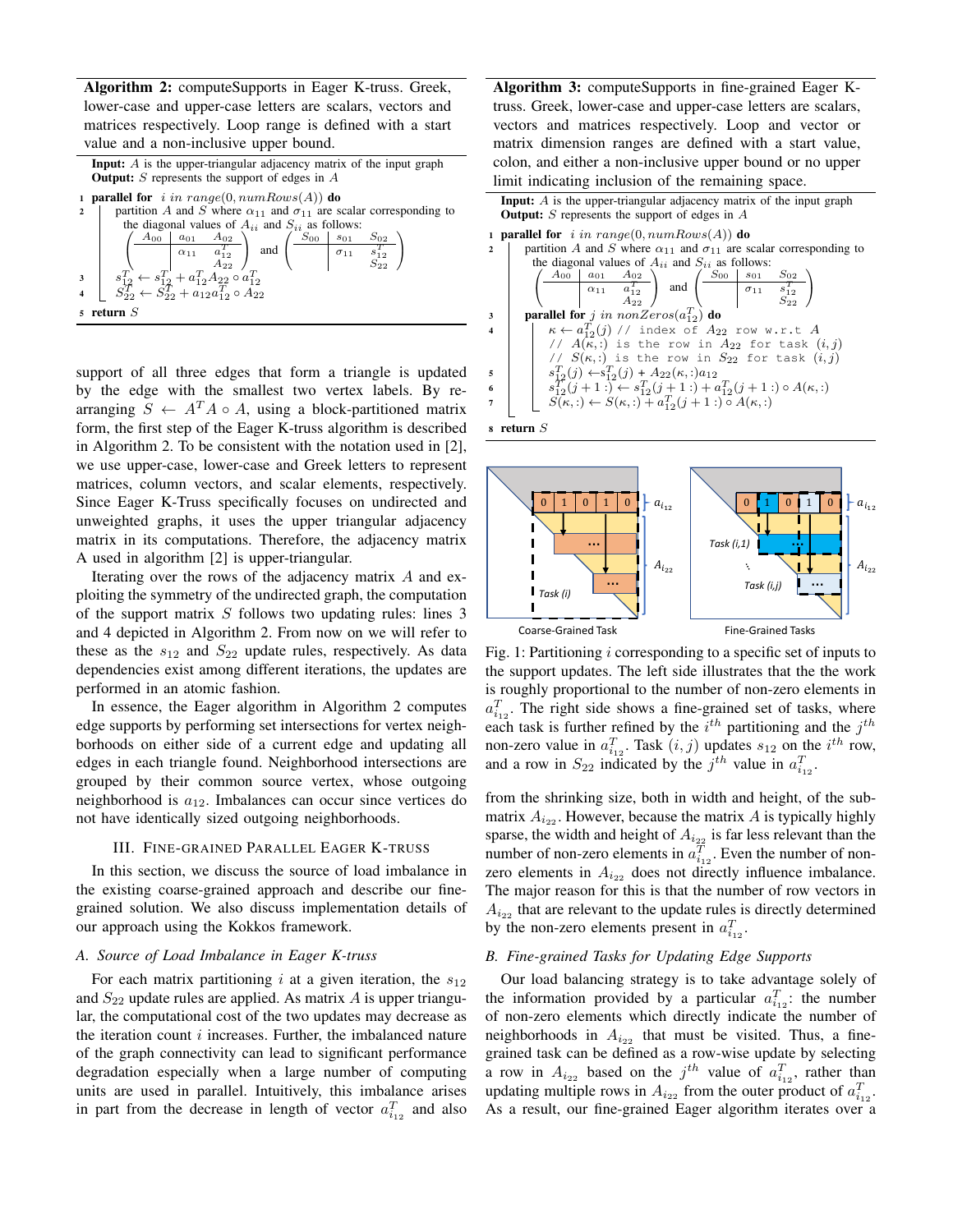pair iterator  $(i, j)$  that corresponds to the number of non-zero elements of A. Fig. 1 illustrates the difference between the two parallel approaches. To distinguish these two algorithms, we refer the original Eager K-truss algorithm as *coarse-grained* parallel since each parallel task in the algorithm operates on a group of edges that share the same source vertex. In contrast, we refer to our parallel approach using tasks defined by each non-zero element of the matrix as *fine-grained* parallel; it is described in Algorithm 3.

The actual work to be performed is determined by both the number of non-zero elements in  $a_{i_{12}}^T$  and the non-zero elements within the relevant row of  $A_{i_{22}}$  indicated by a nonzero value in  $a_{i_1}^T$ . Therefore, the update rules could then further divided into smaller tasks by grouping the elements within a row of  $A_{i_{22}}$ . However the information as to exactly how many elements of a row of  $A_{i_{22}}$  should be grouped is not straightforward and precise determination of this information can cost similarly to the actual cost of applying the update rules. Therefore we leave it to future work to explore the merits of such ultra-fine-grained tasks. Finally, we note that in either approach outlined above, the Eager K-truss algorithm is still edge-centric; it is simply that the expression of parallelism is changed from parallel over groups of edges within a row (on the order of number of vertices) to parallel over tasks identified by individual edges (on the order of non-zero elements).

```
l using namespace Kokkos;<br>2 using SpT = Cuda; // Serial, OpenMP, Cuda<br>3 using IJ_ViewType = View<uint32_t*,SpT>;<br>4 // ++, += operators are overloaded by atomic updates<br>5 using S_ViewType = View<uint16_t,SpT,MemoryTraits≺At
 7 uint32_t fine_grained_parallel_eager(
8 IJ_ViewType IA, IJ_ViewType JA, // CSR input of a graph (matrix A)
9 S_ViewType S, // support of edges
10 uint32_t K) // K-truss parameter
11 const uint32_t nnz = JA.extent(0), nverts = IA.extent(0)-1;<br>12 uint32_t tri_new(1);<br>13 while (tri_new) {
           uint32_t tri_new(1);
13 while (tri_new) {<br>14 tri new = 0;
14 tri_new = 0;<br>15 // Step 1: co<br>16 parallel_for<br>17 KOKKOS_LAME
 15 // Step 1: computeSupports
16 parallel_for(RangePolicy<SpT>(0, nnz),
 17 KOKKOS_LAMBDA(const uint32_t ij) const {
18 auto a12_pred = JA(i);
 19 if (a12_pred != 0) {<br>
20 auto a12_start_off = i+1;<br>
21 auto A22_start_off = IA(a12_pred);
 22 auto A22_end_off = IA(a12_pred+1)-1;
23 uint16_t SL(0);
24 while (JA(a12_start_off)!=0 && JA(A22_start_off)!=0){
22 auto A22 end off = IA(al2_pred+l)-1;<br>
23 unitl6 (JA(al2_start_off)!=0 66 JA(A22_start_off)!=0){<br>
25 const auto flag = (JA(A22_start_off) == JA(al2_start_off));<br>
26 if (flag)<br>
++(S(A22_start_off));<br>
++(S(A22_start_off
                             if (flag)+(S(a12\_start\_off));
                                 ++(S(A22_start_off));
29 SL++;<br>30 a12_s<br>31 a22_s<br>32 } e1se
                                 al2_start_off++;
                                 A22_start_off++;
                             32 } else if (JA(A22_start_off) > JA(a12_start_off)){
                                 al2_start_off++;
 34 } else {
35 A22_start_off++;
 36 }
37 }
                         S(i) += SL;
 39 }
\begin{array}{ccc} 40 & & \text{)}; \\ 41 & & \text{fence} \end{array}fence();<br>pruneEdges();
                                          // Step 2 (omitted due to space constraints)
42<br>43<br>44
          return tri_new;
45 }
```
Listing 1: Fine-grained support computation in Kokkos

#### *C. Performance Portable Implementation via Kokkos*

Kokkos provides a performance portable parallel programming model with node-level device abstractions i.e., execution space, memory space, execution policy and parallel patterns. We briefly explain Kokkos features that we primarily used for our fine-grained-parallel implementation. An execution space and a memory space define where the code is executed and where data resides. For example, an execution space supports Serial, OpenMP and Cuda for GPUs while a memory space includes HostSpace, CudaUVMSpace (host accessible) and CudaSpace. Then, a device can be described as a combination of an execution space and corresponding memory space. An execution policy defines how computing units are mapped to concurrent tasks. In our implementation, we use RangePolicy that maps a single thread to a single work unit defined in a range of an iteration space. Kokkos also provides commonly used parallel algorithms i.e., parallel for, reduce, and scan, which are interfaced via a functor provided by users.

Listing 1 illustrates the implementation of fine-grained support computation using Kokkos. The pruning subroutine is identical to [2] and is omitted for brevity. As input, the code expects an upper-trianglular CSR input matrix of IA and JA arrays where they represent row pointers and column indices. S indicates an array for storing edge supports and the array is decorated with an Atomic memory trait. Using Kokkos, this code works for both CPUs and NVIDIA GPUs by changing a single line of the code specifying an execution space. Note that while we use a flat range policy in the implementation, Algorithm 3 is expressed as nested parallel for readability.

### *D. Zero-terminated CSR*

Recognize that the information determining which  $a_{i,j_{12}}$  and  $A_{i,j_{22}}$  (notated  $A(\kappa,.)$  in Algorithm 3) sub-vectors are used as inputs to a particular task is almost entirely characterized by the location and contents of the element in  $a_{i,j12}$  located at  $A(i, j)$ . By defining each task based on the matrix element, we are able to avoid adding an additional data structure for tracking tasks.

However, we did modify the triangularized CSR graph representation such that each vertex neighborhood is terminated with an additional zero value. This increases the length of the entire vector of non-zero elements by the number of vertices, but allows the ends of each task's input vectors to be implicitly coded without external bookkeeping. This change is minor because the pruning step already introduces zeros as a way of implementing early termination. Therefore, zero-terminating the rows at the start simplifies the implementation and enables fine-grained parallel implementation.

# IV. EXPERIMENTAL RESULTS AND ANALYSIS

In this section we cover our experimental setup for testing performance of our parallel implementations on CPU and GPU. We then present and discuss selected performance results on a set of graphs.

#### *A. Experimental Setup*

Input graphs from the Stanford Network Analysis Project (SNAP) [5] were downloaded from the GraphChallenge collection [6]. These graphs were made upper-triangular before being used as inputs. Our CPU test platform was a singlenode, dual-socket machine with two 24-core, 48-thread Intel Xeon Platinum 8160 CPUs, each operating at 2.10 GHz with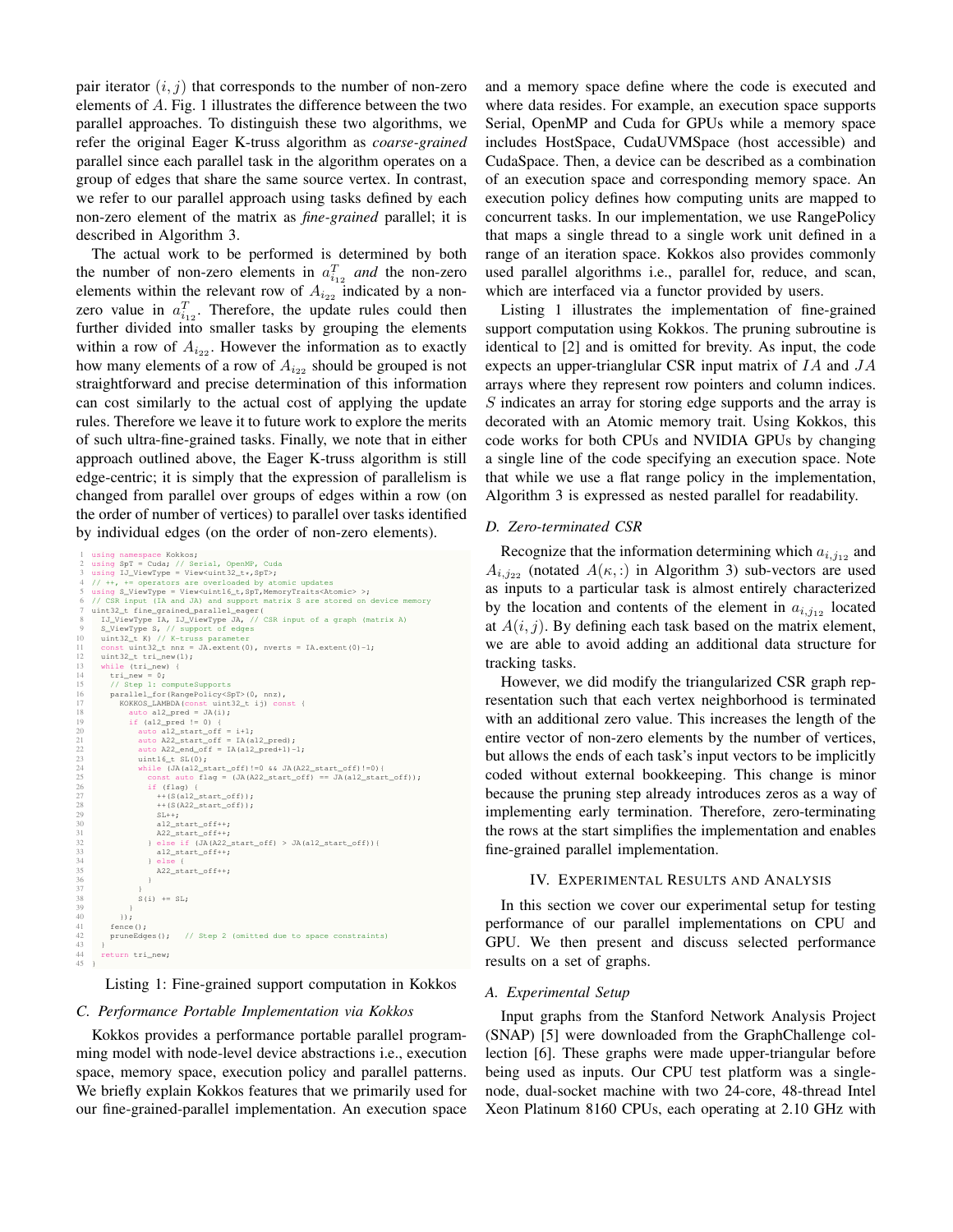

Fig. 2: Speedup of fine- over coarse-grained performance for  $K = K_{max}$  for each graph and number of threads. Speedup improvement from threading is highly graph-dependent. The red line indicates coarse-grained the normalization baseline.

a total of 187 GB of main memory. Our GPU is an Nvidia Tesla V100 hosted on a second machine with a Power9 IBM processor. Experiments were run for the cases when  $K = 3$ , and  $K = K_{max}$ , i.e. the largest value of K that returns a non-empty K-truss. The  $K = 3$  case is consistent with experiments in Bisson et al [7], [8]. Performance numbers are provided in terms of millions of edges processed per second (ME/s), and the mean of 10 trials is reported. Correctness of all implementations was verified against the reference K-truss code provided by Low et al. [2].

Table I reports runtimes and ME/s results comparing between the coarse- and fine-grained using 48 CPU threads and on the GPU for the  $K = 3$  case. Due to space constraints, we do not also include a similar table for  $K = K_{max}$ . Where named in a plot, graphs are ordered from least number of edges (non-zero entries) to greatest, left to right. Where a plot bar for coarse-grained performance is not visible, vertical text is placed to state the ME/s rate achieved.

## *CPU Performance*

Fig. 2 shows speedup of fine-grained versus coarse-grained parallelism for  $K = K_{max}$ . We omit the plot for  $K = 3$ except to state that speedups are slightly higher.

Speedup is above unity for most graphs, indicating that finegrained has better performance per graph and per number of threads. Some larger graphs show drops in speedup below unity for threads greater than 8. This may be because  $K =$  $K_{max}$  aggressively prunes edges from the graph and reduces overall opportunities for parallelism. Some graphs show peaks in speedup for 32 threads even if the 16 thread run has worse speedup than 8. In future work we will examine the graphs' properties to determine causes for these peaks and troughs.

Fig. 3 shows performance of the CPU parallel implementations across all input graphs for 48 threads. Overall, the geometric mean speedup across graphs of the fine-grained parallel implementation over coarse-grained is 1.48x for  $K = 3$  and 1.26x for  $K = K_{max}$ , both for 48 threads.

#### *GPU Performance*

The difference in performance between the two parallelism approaches is much larger on the GPU. Fig. 4 shows that, for the majority of the input graphs, the fine-grained implementation achieves significantly higher performance. For the case of  $K = 3$ , the mean geometric speedup between the two parallel schemes on the GPU is 16.93x; for  $K = K_{max}$ , it is 9.97x.

In addition to reducing load imbalance, executing in parallel over fine-grained tasks appears to benefit the GPU by increasing the amount of parallel work. This seems to be the case for the *oregon* networks and *as-caida20071105*, which have on the order 10,000 - 1,000 vertices and are among the smallest. However, larger graphs such as the *roadNet* graphs and *cit-Patents* show lower performance on the GPU. Determining the sources of these performance degradations will be the subject of future work. Overall, the fine-grained GPU implementation are 1.92x and 1.56x faster, for  $K = 3$  and  $K_{max}$  respectively, than the fine-grained CPU implementation.

### V. CONCLUSIONS AND FUTURE WORK

This paper presents a Kokkos implementation of the Eager K-truss algorithm and improves performance by exploiting fine-grained parallelism. We presented results for our finegrained approach of Eager K-truss on both CPU and GPU, showing that fine-grained parallelism gives significantly improved performance on GPUs and some benefits on the CPU system. By switching parallelism strategies, we observe a mean improvement of 16.93x and 9.97x on the GPU for  $K = 3$ and  $K = K_{max}$ , respectively, and an improvement on the CPU of 1.48x and 1.26x for the two  $K$  settings.

An alternative to the presented parallel approach is hierarchical parallelism (team parallelism in Kokkos) for expression of ultra-fine-grained parallelism and further improved workload balancing. In addition, while the fine-grained approach generally performs well on both platforms, larger graphs tend to show nearly the same performance on the GPU for both approaches. Determining the source of this behavior will be the subject of future work.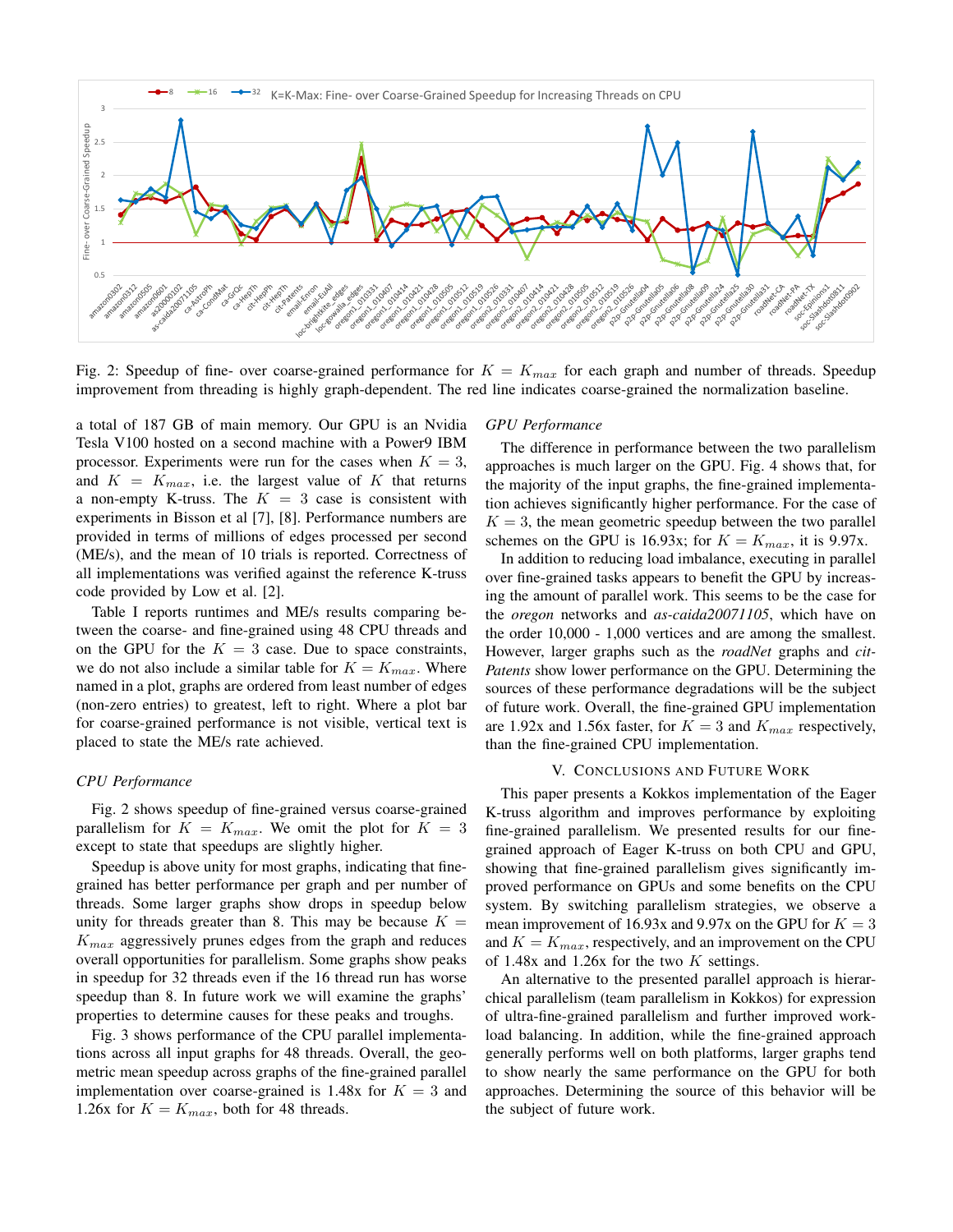

Fig. 3: Performance for 48 CPU threads of coarse- and fine-grained implementations. Top:  $K = 3$ . Bottom:  $K = K_{max}$ .



Fig. 4: Performance on GPU of coarse- and fine-grained implementations. Top:  $K = 3$ . Bottom:  $K = K_{max}$ .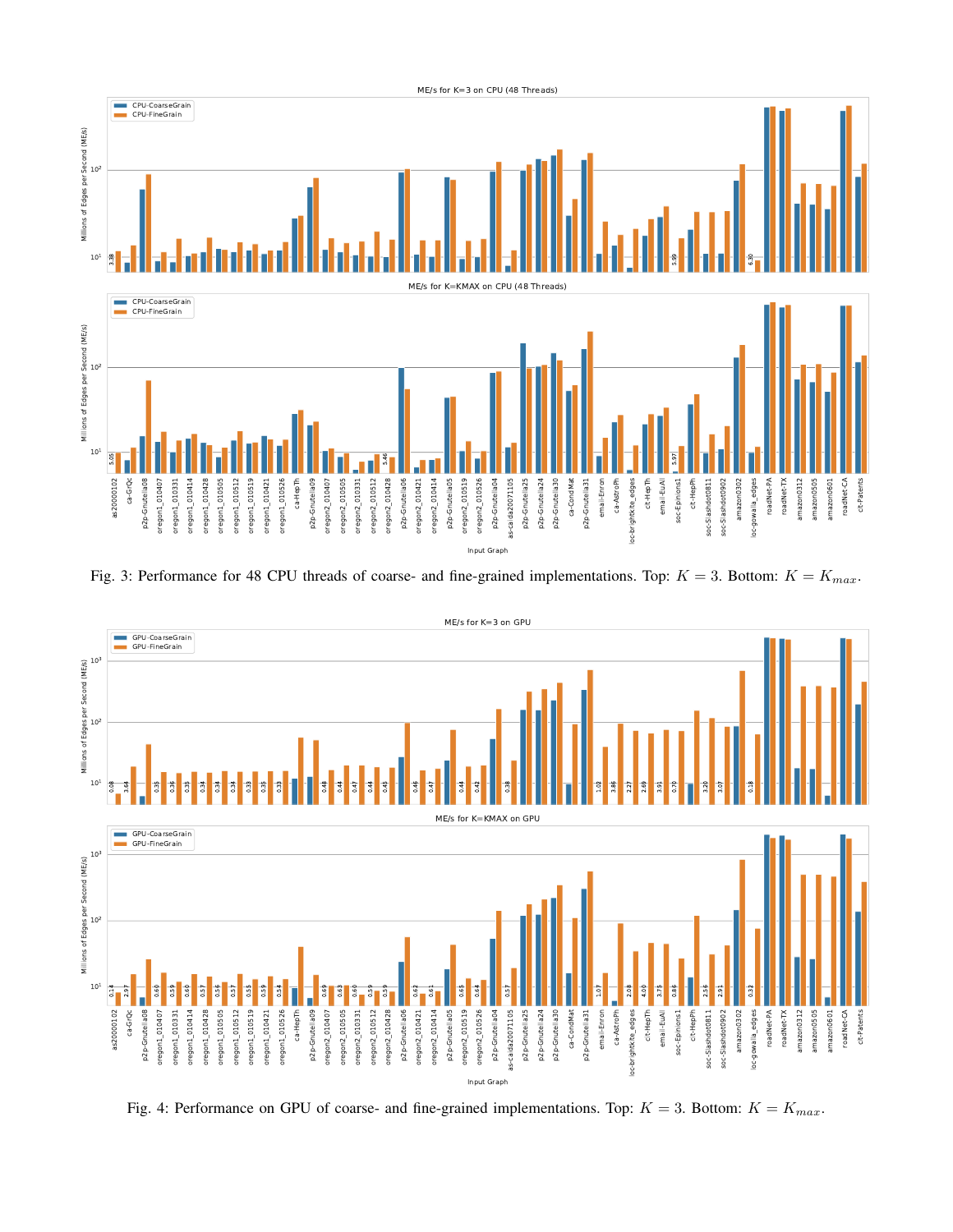|                      |              |          | Time (ms) |         |          | Millions of Edges per Second (ME/s) |         |         |          |          |
|----------------------|--------------|----------|-----------|---------|----------|-------------------------------------|---------|---------|----------|----------|
| Input Graph          | Vertices (k) | Edges    | $CPU-C$   | CPU-F   | GPU-C    | GPU-F                               | CPU-C   | CPU-F   | GPU-C    | GPU-F    |
| ca-GrOc              | 5.2k         | 14.5k    | 1.660     | 1.051   | 3.982    | 0.762                               | 8.724   | 13.784  | 3.637    | 19.003   |
| p2p-Gnutella08       | 6.3k         | 20.8k    | 0.343     | 0.230   | 3.334    | 0.472                               | 60.663  | 90.178  | 6.232    | 44.028   |
| as20000102           | 6.5k         | 12.6k    | 3.715     | 1.062   | 148.729  | 1.837                               | 3.384   | 11.839  | 0.085    | 6.843    |
| p2p-Gnutella09       | 8.1k         | 26.0k    | 0.404     | 0.316   | 2.000    | 0.506                               | 64.309  | 82.242  | 13.006   | 51.409   |
| p2p-Gnutella06       | 8.7k         | 31.5k    | 0.333     | 0.303   | 1.153    | 0.320                               | 94.727  | 104.112 | 27.342   | 98.516   |
| p2p-Gnutella05       | 8.8k         | 31.8k    | 0.380     | 0.409   | 1.326    | 0.417                               | 83.831  | 77.808  | 24.015   | 76.316   |
| ca-HepTh             | 9.9k         | 26.0k    | 0.924     | 0.860   | 2.135    | 0.458                               | 28.115  | 30.191  | 12.164   | 56.660   |
| oregon1_010331       | 10.7k        | 22.0k    | 2.511     | 1.338   | 61.248   | 1.475                               | 8.763   | 16.448  | 0.359    | 14.918   |
| oregon1 010407       | 10.7k        | 22.0k    | 2.433     | 1.916   | 62.416   | 1.408                               | 9.040   | 11.484  | 0.352    | 15.628   |
| $oregon1_010414$     | 10.8k        | 22.5k    | 2.161     | 2.023   | 63.569   | 1.428                               | 10.396  | 11.106  | 0.353    | 15.730   |
| $oregon1_010421$     | 10.9k        | 22.7k    | 2.081     | 1.892   | 64.603   | 1.421                               | 10.932  | 12.021  | 0.352    | 16.011   |
| p2p-Gnutella04       | 10.9k        | 40.0k    | 0.413     | 0.319   | 0.740    | 0.241                               | 96.838  | 125.216 | 54.024   | 166.088  |
| oregon1_010428       | 10.9k        | 22.5k    | 1.964     | 1.330   | 66.396   | 1.482                               | 11.453  | 16.916  | 0.339    | 15.174   |
| oregon2_010331       | 10.9k        | 31.2k    | 2.938     | 2.049   | 65.880   | 1.568                               | 10.613  | 15.216  | 0.473    | 19.881   |
| oregon1_010505       | 10.9k        | 22.6k    | 1.801     | 1.842   | 66.031   | 1.399                               | 12.552  | 12.272  | 0.342    | 16.163   |
| oregon2_010407       | 11.0k        | 30.9k    | 2.515     | 1.860   | 64.638   | 1.846                               | 12.269  | 16.588  | 0.477    | 16.715   |
| $oregon1_010512$     | 11.0k        | 22.7k    | 1.961     | 1.518   | 66.446   | 1.443                               | 11.562  | 14.937  | 0.341    | 15.713   |
| oregon2_010414       | 11.0k        | 31.8k    | 3.120     | 2.020   | 67.370   | 1.816                               | 10.180  | 15.727  | 0.471    | 17.488   |
| oregon1_010519       | 11.1k        | 22.7k    | 1.882     | 1.600   | 68.218   | 1.438                               | 12.076  | 14.199  | 0.333    | 15.800   |
| oregon2_010421       | 11.1k        | 31.5k    | 2.917     | 2.002   | 68.057   | 1.899                               | 10.813  | 15.756  | 0.463    | 16.610   |
| $oregon2_010428$     | 11.1k        | 31.4k    | 3.107     | 1.960   | 70.229   | 1.710                               | 10.116  | 16.035  | 0.448    | 18.380   |
| $oregon2_010505$     | 11.2k        | 30.9k    | 2.703     | 2.122   | 70.168   | 1.550                               | 11.447  | 14.583  | 0.441    | 19.967   |
| oregon1_010526       | 11.2k        | 23.4k    | 1.945     | 1.554   | 70.848   | 1.445                               | 12.034  | 15.067  | 0.330    | 16.206   |
| oregon2_010512       | 11.3k        | 31.3k    | 3.060     | 1.585   | 70.707   | 1.687                               | 10.229  | 19.753  | 0.443    | 18.551   |
| $oregon2_010519$     | 11.4k        | 32.3k    | 3.372     | 2.085   | 74.135   | 1.696                               | 9.575   | 15.482  | 0.436    | 19.041   |
| oregon2_010526       | 11.5k        | 32.7k    | 3.253     | 2.011   | 77.051   | 1.639                               | 10.061  | 16.274  | 0.425    | 19.976   |
| ca-AstroPh           | 18.8k        | 198.1k   | 14.461    | 10.928  | 51.303   | 2.055                               | 13.695  | 18.123  | 3.860    | 96.365   |
| p2p-Gnutella25       | 22.7k        | 54.7k    | 0.548     | 0.468   | 0.340    | 0.171                               | 99.790  | 116.791 | 160.755  | 320.662  |
| ca-CondMat           | 23.1k        | 93.4k    | 3.090     | 1.996   | 9.496    | 0.990                               | 30.239  | 46.804  | 9.840    | 94.431   |
| as-caida20071105     | 26.5k        | 53.4k    | 6.659     | 4.417   | 139.697  | 2.238                               | 8.016   | 12.085  | 0.382    | 23.847   |
| p2p-Gnutella24       | 26.5k        | 65.4k    | 0.483     | 0.507   | 0.410    | 0.186                               | 135.452 | 129.009 | 159.475  | 352.204  |
| cit-HepTh            | 27.8k        | 352.3k   | 19.929    | 12.755  | 131.030  | 5.291                               | 17.677  | 27.619  | 2.689    | 66.586   |
| cit-HepPh            | 34.5k        | 420.9k   | 20.176    | 12.628  | 42.338   | 2.693                               | 20.860  | 33.328  | 9.941    | 156.291  |
| p2p-Gnutella30       | 36.7k        | 88.3k    | 0.593     | 0.507   | 0.381    | 0.198                               | 148.951 | 174.183 | 231.832  | 446.326  |
| email-Enron          | 36.7k        | 183.8k   | 16.768    | 7.101   | 180.731  | 4.599                               | 10.963  | 25.887  | 1.017    | 39.975   |
| loc-brightkite_edges | 58.2k        | 214.1k   | 28.003    | 10.038  | 94.141   | 2.903                               | 7.645   | 21.326  | 2.274    | 73.749   |
| p2p-Gnutella31       | 62.6k        | 147.9k   | 1.116     | 0.930   | 0.431    | 0.203                               | 132.508 | 159.058 | 343.376  | 727.099  |
| soc-Epinions1        | 75.9k        | 405.7k   | 67.730    | 24.453  | 582.784  | 5.599                               | 5.991   | 16.593  | 0.696    | 72.472   |
| soc-Slashdot0811     | 77.4k        | 469.2k   | 42.498    | 14.202  | 146.617  | 3.968                               | 11.040  | 33.037  | 3.200    | 118.232  |
| soc-Slashdot0902     | 82.2k        | 504.2k   | 45.469    | 14.729  | 164.038  | 5.865                               | 11.090  | 34.233  | 3.074    | 85.977   |
| loc-gowalla_edges    | 196.6k       | 950.3k   | 150.897   | 103.023 | 5332.719 | 14.762                              | 6.298   | 9.224   | 0.178    | 64.376   |
| amazon0302           | 262.1k       | 899.8k   | 11.741    | 7.625   | 10.346   | 1.275                               | 76.634  | 118.009 | 86.967   | 705.830  |
| email-EuAll          | 265.0k       | 364.5k   | 12.535    | 9.439   | 93.244   | 4.771                               | 29.078  | 38.616  | 3.909    | 76.389   |
| amazon0312           | 400.7k       | 2349.9k  | 56.524    | 33.074  | 131.514  | 5.975                               | 41.573  | 71.049  | 17.868   | 393.303  |
| amazon0601           | 403.4k       | 2443.4k  | 67.959    | 36.734  | 383.056  | 6.454                               | 35.954  | 66.516  | 6.379    | 378.594  |
| amazon0505           | 410.2k       | 2439.4k  | 60.062    | 34.748  | 140.891  | 6.161                               | 40.615  | 70.204  | 17.314   | 395.923  |
| roadNet-PA           | 1088.1k      | 1541.9k  | 2.894     | 2.821   | 0.627    | 0.644                               | 532.736 | 546.617 | 2458.775 | 2395.740 |
| roadNet-TX           | 1379.9k      | 1921.7k  | 3.955     | 3.696   | 0.812    | 0.837                               | 485.881 | 519.887 | 2367.159 | 2296.164 |
| roadNet-CA           | 1965.2k      | 2766.6k  | 5.733     | 4.956   | 1.149    | 1.189                               | 482.601 | 558.234 | 2407.210 | 2326.053 |
| cit-Patents          | 3774.8k      | 16518.9k | 195.765   | 138.447 | 82.991   | 35.532                              | 84.382  | 119.316 | 199.046  | 464.903  |

TABLE I: Runtimes and ME/s Performance Numbers for all graphs tested. Postfix in subgroup heading refers to coarse or fine-grained parallelism. All CPU results presented in this table are for 48 threads, and all runs are for  $K = 3$ .

Graph rebalancing via full or partial sorting is another strategy to improve load-balancing [9]. This approach could complement our fine-grained parallelism for Eager K-truss and warrants further investigation. Finally, our fine-grained approach may enable speedups in other motif-counting problems, such as butterfly counting for bipartite networks [10], [11].

# ACKNOWLEDGMENTS

Sandia National Laboratories is a multimission laboratory managed and operated by National Technology and Engineering Solutions of Sandia, LLC., a wholly owned subsidiary of Honeywell International, Inc., for the U.S. Department of Energy's National Nuclear Security Administration under contract DE-NA-0003525.

This material is based upon work funded and supported by the Department of Defense under Contract No. FA8702-15- D-0002 with Carnegie Mellon University for the operation of the Software Engineering Institute, a federally funded research and development center. DM19-0868.

#### **REFERENCES**

[1] J. Cohen, "Trusses: Cohesive subgraphs for social network analysis," *National security agency technical report*, vol. 16, pp. 3–1, 2008.